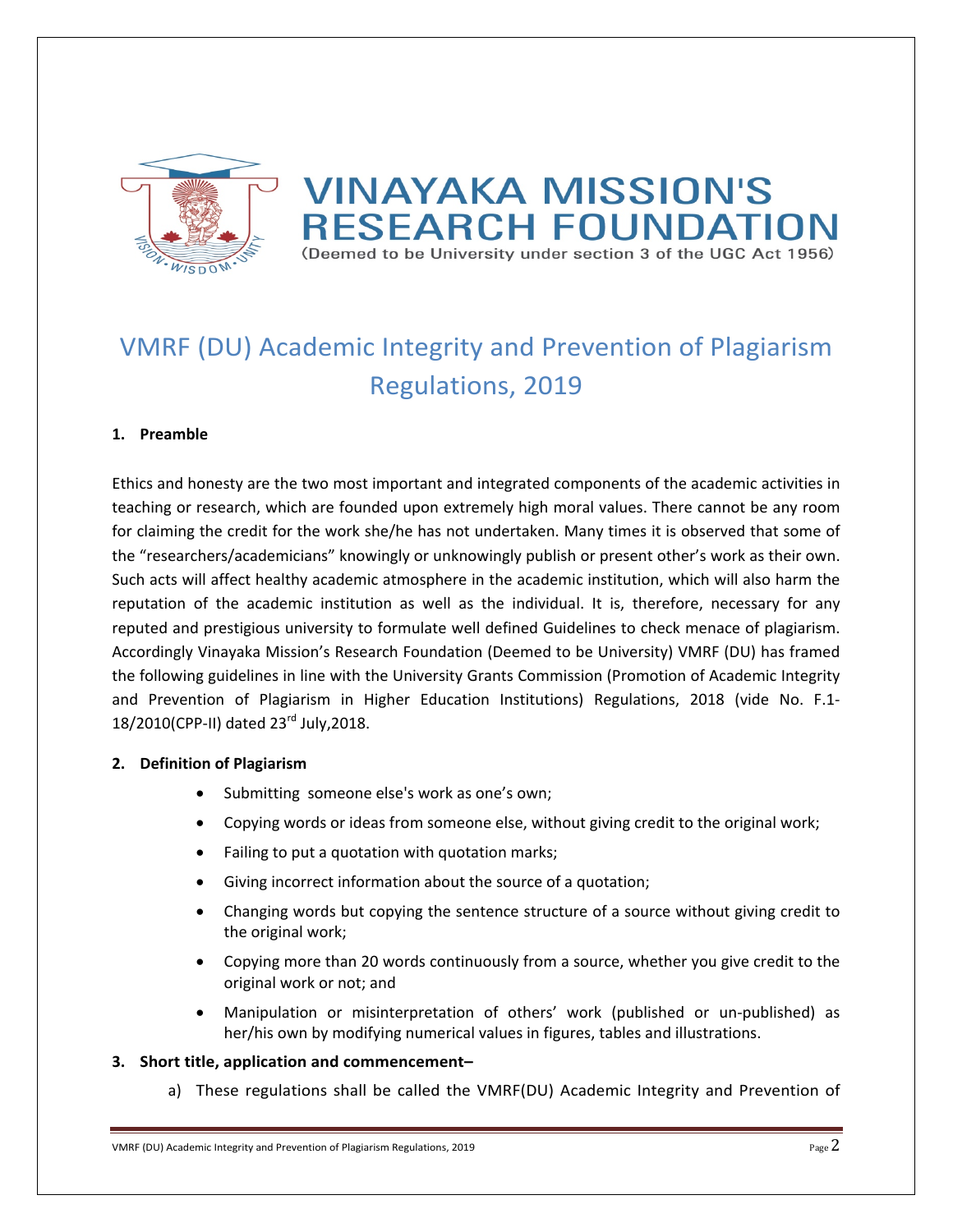Plagiarism Regulations,2018 in line with UGC Regulation dt.23rd July,2018

- b) They shall apply to the students, faculty, researchers and staff of all Higher Educational Institutions of VMRF (DU).
- c) These regulations shall come into force with immediate effect

#### **4. Definitions‐**

In these regulations, unless the context otherwise requires—

- a) "Academic Integrity" is the intellectual honesty in proposing, performing and reporting any activity, which leads to the creation of intellectualproperty;
- b) "Author" includes a student or a faculty or a researcher or staff of Higher Educational Institution (VMRF(DU) ) who claims to be the creator of the work under consideration;
- c) VMRF(DU) means Vinayaka Mission's Research Foundation (Deemed to be University)
- d) "Commission" means the University Grants Commission as defined in the University Grants Commission Act,1956;
- e) "Common Knowledge" means a well known fact, quote, figure or information that is known to most of the people;
- f) "Degree" means any such degree specified by the University Grants Commission, by notification in the Official Gazette, under section 22 of the University Grants Commission Act,1956;
- g) "Departmental Academic Integrity Panel" shall mean the body constituted at the departmental level to investigate allegations ofplagiarism;
- h) "Faculty" refers to a person who is teaching and/or guiding students enrolled in VMRF(DU) in any capacity whatsoever i.e. regular, ad‐hoc, guest, temporary, visitingetc;
- i) "Information" includes data, message, text, images, sound, voice, codes, computer programs, software and databases or microfilm or computer generatedmicrofiche;
- j) "Institutional Academic Integrity Panel" shall mean the body constituted at Institutional level to consider recommendations of the departmental academic integrity panel and take appropriate decisions in respect of allegations of plagiarism and decide on penalties to be imposed. In exceptional cases, it shall investigate allegations of plagiarism at the institutionallevel;
- k) "Notification" means a notification published in the Official Gazette and the expression "notify" with its cognate meanings and grammatical variation shall be construedaccordingly;
- l) "Plagiarism" means the practice of taking someone else's work or idea and passing them as one'sown.
- m) "Programme" means a programme of study leading to the award of a masters and research leveldegree;
- n) "Researcher" refers to a person conducting academic / scientific research inVMRF(DU);
- o) "Script" includes research paper, thesis, dissertation, chapters in books, full‐fledged books and any other similar work, submitted for assessment / opinion leading to the award of master and research level degreesor publication in print or electronic media by students or faculty or researcher or staff of an VMRF(DU) ; however,

VMRF (DU) Academic Integrity and Prevention of Plagiarism Regulations, 2019  $P_{\text{age}}3$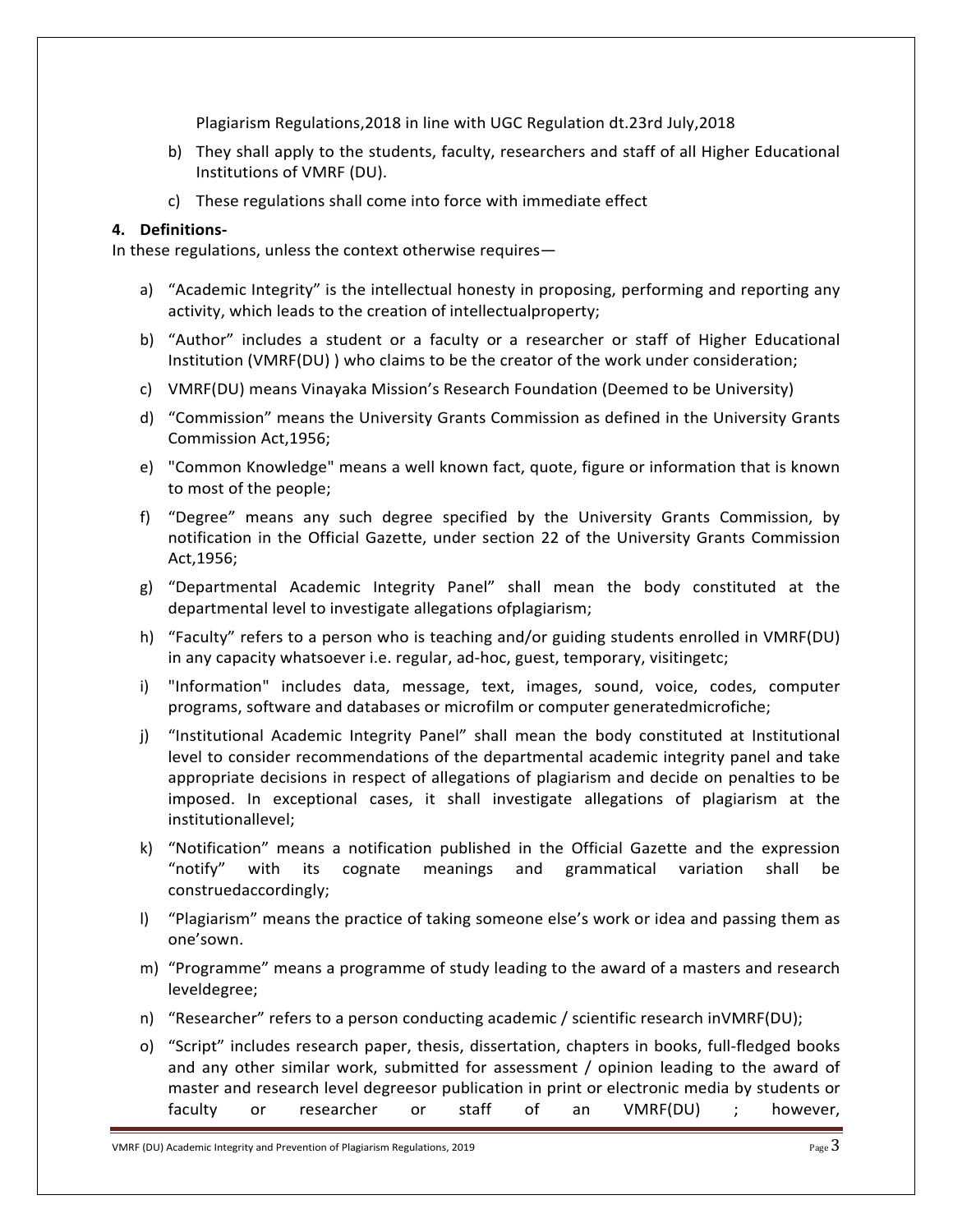thisshallexcludeassignments/termpapers/projectreports/coursework/essaysandanswerscri ptsetc.;

- p) "Source" means the published primary and secondary material from any source whatsoever and includes written information and opinions gained directly from other people, including eminent scholars, public figures and practitioners in any form whatsoever as also data and information in the electronic form be it audio, video, image or text; Information being given the same meaning as defined under Section 2 (1) (v) of the Information Technology Act, 2000 and reproduced here in Regulation 2(l);
- q) "Staff" refers to all non-teaching staff working in VMRF(DU) in any capacity whatsoever i.e. regular, temporary, contractual, outsourcedetc.;
- r) "Student"means a person duly admitted and pursuing a programme of study including are search programme in any mode of study (full time or part-time or distancemode);
- s) "University" means a university established or incorporated by or under a Central Act, a Provincial Act or a State Act, and includes an institution deemed to be university under section 3 of the UGC Act, 1956;
- t) "Year" means the academic session in which a proven offence has beencommitted. Words and expressions used and not defined in these regulations but defined in the University Grants Commission Act, 1956 shall have the meanings respectively assigned to them in UGC Act, 1956.

#### **5. Objectives**

- 5.1 To create awareness about responsible conduct of research, thesis, dissertation, promotion of academic integrity and prevention of misconduct including plagiarism in academic writing among student, faculty, researcher andstaff.
- 5.2 To establish institutional mechanism through education and training to facilitate responsible conduct of research, thesis, dissertation, promotion of academic integrity and deterrence fromplagiarism.
- 5.3 To develop systems to detect plagiarism and to set up mechanisms to prevent plagiarism and punish a student, faculty, researcher or staff of the VMRF(DU) committing the act of plagiarism.

#### **6. Duties ofUniversity:**

- a) VMRF(DU) should establish the mechanism as prescribed in these regulations, to enhance awareness about responsible conduct of research and academic activities, to promote academic integrity and to prevent plagiarism.
- b) Awareness Programs and Trainings:
	- VMRF(DU) shall instruct students, faculty, researcher and staff about proper attribution, seeking permission of the author wherever necessary, acknowledgement of source compatible with the needs and specificities of disciplines and in accordance with rules, international conventions and regulations governing the source.
	- VMRF(DU) shall conduct sensitization seminars/ awareness programs every semester on responsible conduct of research, thesis, dissertation, promotion of academic integrity and ethics in education for students, faculty, researcher andstaff.
- c) VMRF(DU) shall:

VMRF (DU) Academic Integrity and Prevention of Plagiarism Regulations, 2019  $P_{\text{age}}4$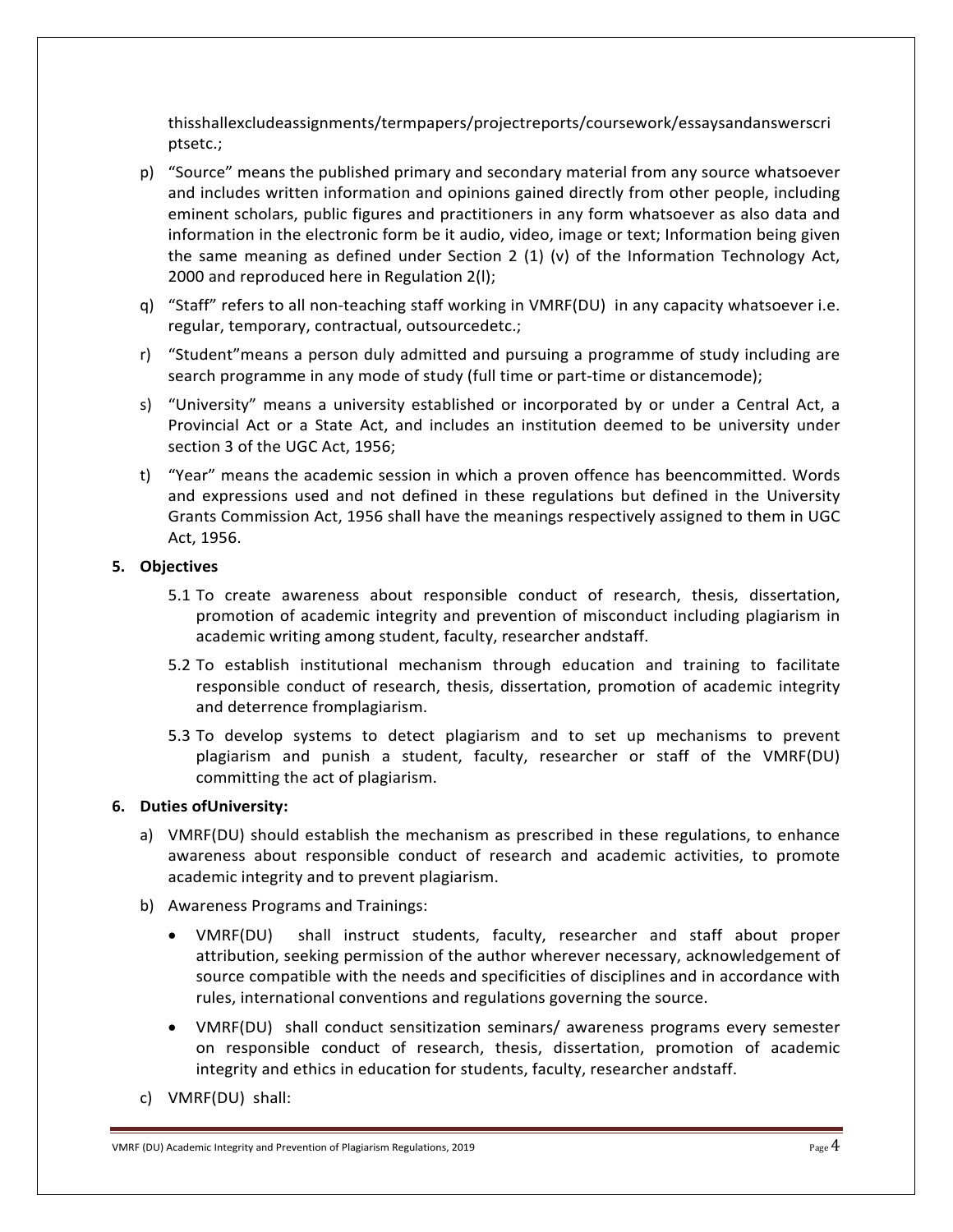- i. Include the cardinal principles of academic integrity in the curricula of Undergraduate (UG)/Postgraduate (PG)/Master's degree etc. as a compulsory coursework/module.
- ii. Include elements of responsible conduct of research and publication ethics as a compulsory course work/module for Masters and Research Scholars.
- iii. Include elements of responsible conduct of research and publication ethics in Orientation and Refresher Courses organized for faculty and staff members of theVMRF(DU) .
- iv. Train student, faculty, researcher and staff for using plagiarism detection tools and reference managementtools.
- v. Establish facility equipped with modern technologies for detection ofplagiarism.
- vi. Encourage student, faculty, researcher and staff to register on international researcher's Registry systems.

#### **7. Curbing Plagiarism**

- a) VMRF(DU) implements the technology based mechanism using antiplagiarism software so as to ensure that documents such as thesis, dissertation, publications or any other such documents are free of plagiarism at the time of theirsubmission.
- b) The mechanism as defined at (a) above shall be made accessible to all engaged in research work including student, faculty, researcher and staff from the desigated office of the University..
- c) Every student submitting a thesis, dissertation, or any other such documents to the University shall submit an undertaking indicating that the document has been prepared by him or her and that the document is his/her original work and free of anyplagiarism.
- d) The undertaking shall include the fact that the document has been duly checked through a Plagiarism detection tool approved by theUniversity.
- e) VMRF(DU) deviced a policy on plagiarism and approved by thestatutory bodies/authorities. The approved policy placed on the homepage of the VMRF(DU) website.
- f) Each supervisor shall submit a certificate indicating that the work done by the researcher under him / her is plagiarismfree.
- g) VMRF(DU) shall submitt the softcopies of all Masters, Research program's dissertations and thesis to INFLIBNET within a month after the award of degrees for hosting in the digital repository under the"*ShodhGangae‐repository"*.
- h) VMRF(DU) created Institutional Repository on institute website which shall include dissertation / thesis / paper / publication and other in‐housepublications.

#### **8. Similarity checks for exclusion fromPlagiarism**

The similarity checks for plagiarism shall exclude the following:

- a) All quoted work reproduced with all necessary permission and/orattribution.
- b) All references, bibliography, table of content, preface andacknowledgements.
- c) All generic terms, laws, standard symbols and standardsequations.

Note:

VMRF (DU) Academic Integrity and Prevention of Plagiarism Regulations, 2019 **Page 1**  $\overline{5}$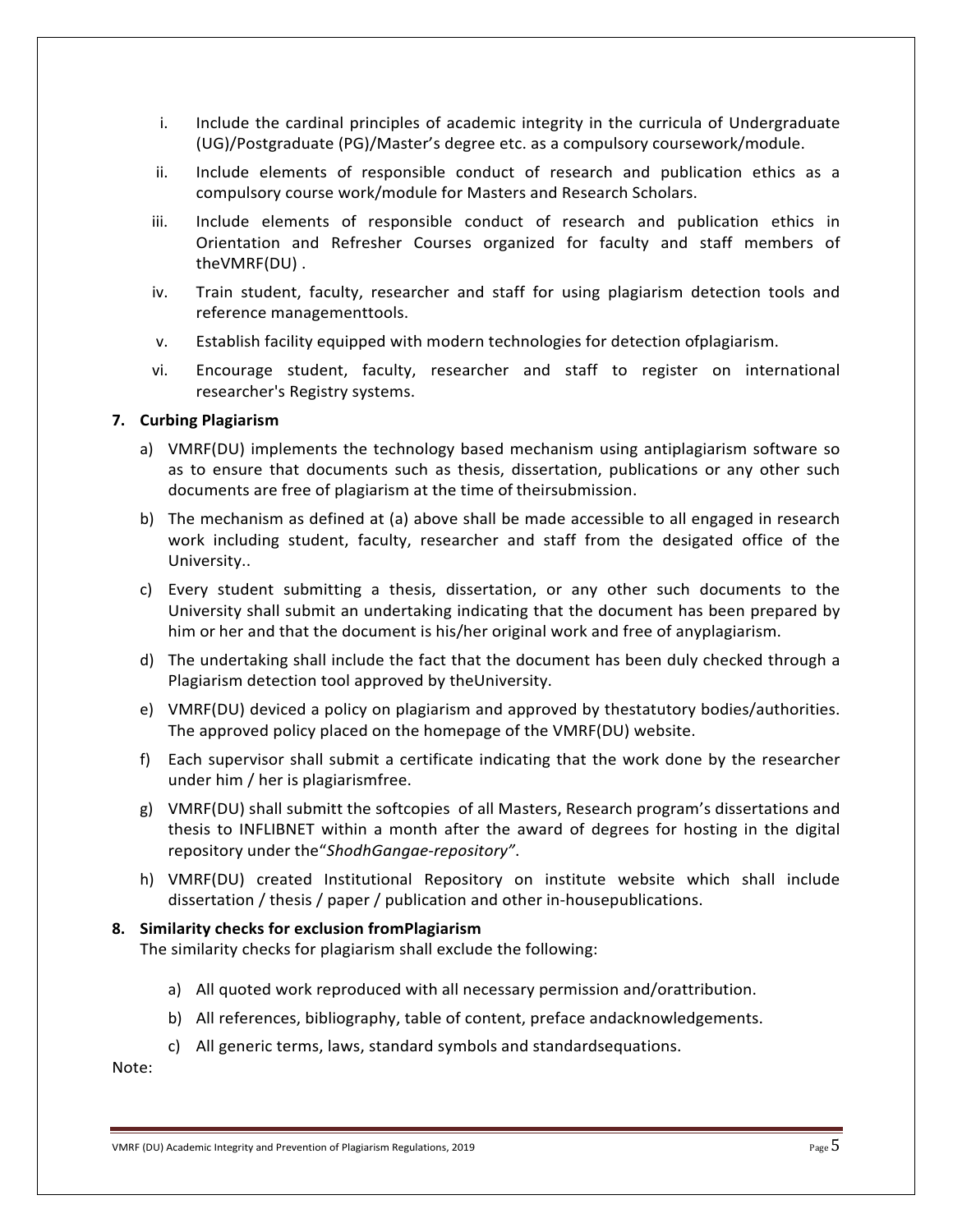The research work carried out by the student, faculty, researcher and staff shall be based on original ideas, which shall include abstract, summary, hypothesis, observations, results, conclusions and recommendations only and shall not have any similarities. It shall exclude a common knowledge or coincidental terms, up to fourteen (14) consecutive words.

### **9. Levels ofPlagiarism**

Plagiarism would be quantified into following levels in ascending order of severity for the purpose of its definition:

- i. Level 0: Similarities upto 10% ‐ Minor similarities, nopenalty
- ii. Level 1: Similarities above 10% to40%
- iii. Level 2: Similarities above 40% to60%
- iv. Level 3: Similarities above60%

## **10. Detection/Reporting/Handling ofPlagiarism**

If any member of the academic community suspects with appropriate proof that a case of plagiarism has happened in any document, he or she shall report it to the Departmental Academic Integrity Panel (DAIP). Upon receipt of such a complaint or allegation the DAIP shall investigate the matter and submit its recommendations to the Institutional Academic Integrity Panel (IAIP) of the VMRF (DU).

The authorities of VMRF (DU) can also take *suomotu*  notice of an act of plagiarism and initiate proceedings under these regulations. Similarly, proceedings can also be initiated by the VMRF (DU) on the basis of findings of an examiner. All such cases will be investigated by the IAIP.

## **11. Departmental Academic Integrity Panel(DAIP)**

- i. For Ph.D candidates the Doctoral Committee and the Plagiarism Software Expert (Research Coordinator of the Constitutent Unit) shall act as a DAIP of the Each candidate registerd.
- ii. In addition, All Departments in VMRF(DU) constituent colleges shall notify a DAIP whose composition shall be as givenbelow:
	- a) Chairman ‐ Head of the Department
	- b) Member Senior academician from outside the department, to be nominated by thehead of HOI.
	- c) Member ‐ A person (Research Coordinator of the Institution) well versed with anti plagiarism tools, to be nominated by the Head of the Department.

The tenure of the members in respect of points 'b' and 'c' shall be two years. The quorum for the meetings shall be 2 out of 3 members (including Chairman).

- iii. The DAIP shall follow the principles of natural justice while deciding about the allegation of plagiarism against the student, faculty, researcher andstaff.
- iv. The DAIP shall have the power to assess the level of plagiarism and recommend penalty(ies)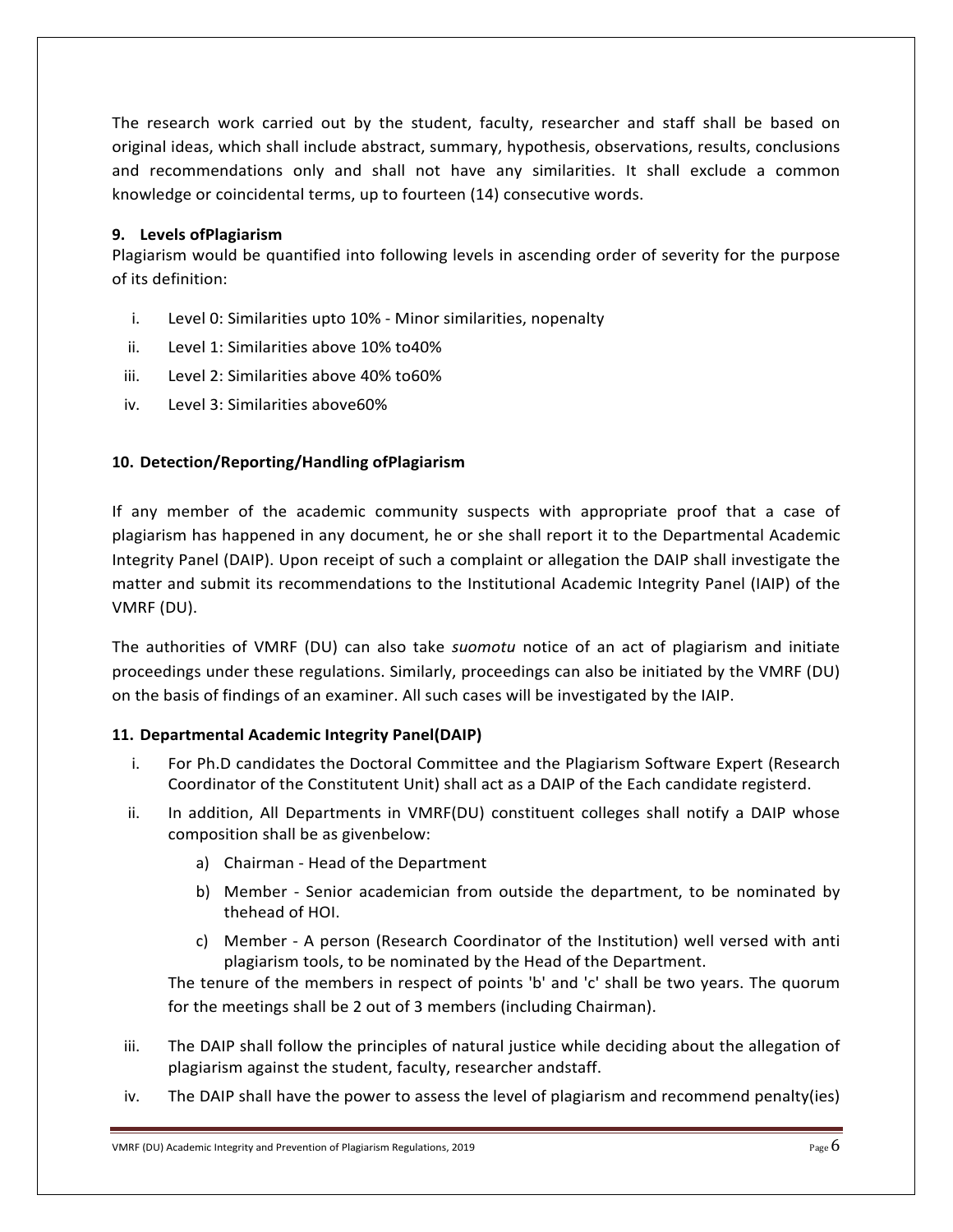accordingly.

v. The DAIP after investigation shall submit its report with the recommendation on penalties to be imposed to the IAIP within a period of 45 days from the date of receipt of complaint / initiation of theproceedings.

## **12. Institutional Academic Integrity Panel (IAIP)**

- i. VMRF(DU) shall notify a IAIP whose composition shall be as givenbelow:
- a) Chairman ‐ Pro‐VC/Dean/Senior Academician of theVMRF(DU).
- b) Member Senior Academician other than Chairman, to be nominated by the Head ofVMRF(DU).
- c) Member ‐ One member nominated by the Head of VMRF(DU) from outside theVMRF(DU)
- d) Member‐Apersonwellversedwithanti‐plagiarismtools,tobenominatedbytheHead oftheVMRF(DU).

The Chairman of DAIP and IAIP shall not be the same. The tenure of the Committee members including Chairman shall be three years. The quorum for the meetings shall be 3 out of 4 members (including Chairman).

- ii. The IAIP shall consider the recommendations of DAIP.
- iii. TheIAIPshallalsoinvestigatecasesofplagiarismaspertheprovisionsmentionedintheseregul ations.
- iv. The IAIP shall follow the principles of natural justice while deciding about the allegation of plagiarism against the student, faculty, researcher and staff ofVMRF(DU).
- v. The IAIP shall have the power to review the recommendations of DAIP including penalties with due justification.
- vi. The IAIP shall send the report after investigation and the recommendation on penalties to be imposed to the Head of the VMRF(DU) within a period of 45 days from the date of receipt of recommendation of DAIP/ complaint / initiation of theproceedings.
- vii. The IAIP shall provide a copy of the report to the person(s) against whom inquiry report is submitted.

### **13. Penalties**

Penalties in the cases of plagiarism shall be imposed on students pursuing studies at the level of Masters and Research programs and on researcher, faculty & staff of the VMRF (DU) only after academic misconduct on the part of the individual has been established without doubt, when all avenues of appeal have been exhausted and individual in question has been provided enough opportunity to defend himself or herself in a fair or transparent manner.

## **13.1 Penalties in case of plagiarism in submission of thesis and dissertations**

Institutional Academic Integrity Panel (IAIP) shall impose penalty considering the severity of the Plagiarism.

VMRF (DU) Academic Integrity and Prevention of Plagiarism Regulations, 2019  $P_{\text{age}}$   $7$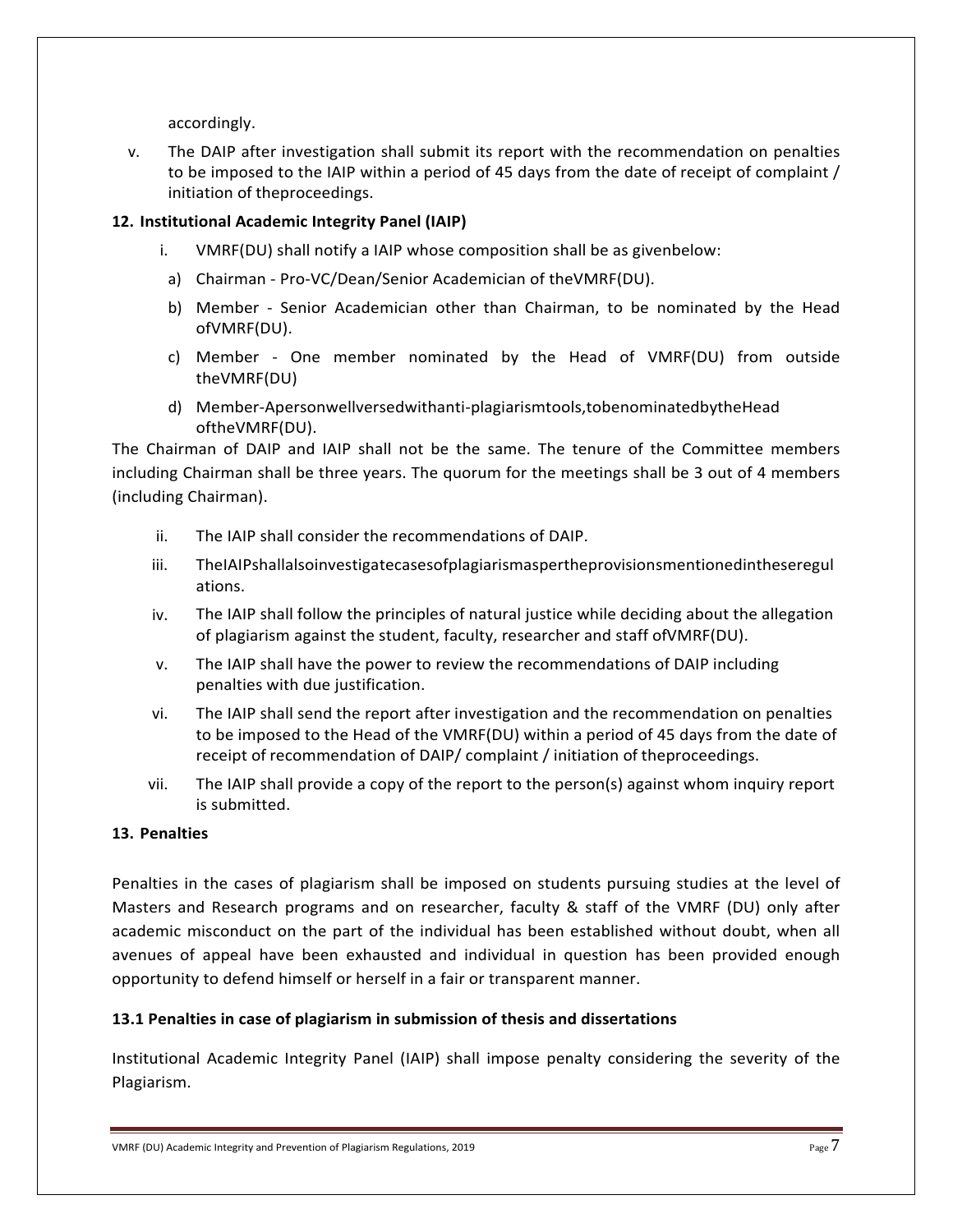- i. Level 0: Similarities upto 10% ‐ Minor Similarities, nopenalty.
- ii. Level 1: Similarities above 10% to 40% Such student shall be asked to submit a revised script within a stipulated time period not exceeding 6months.
- iii. Level2:Similaritiesabove40%to60%‐ Such student shall be debarred from submitting a revised script for a period of one year.
- iv. Level 3: Similarities above 60% ‐Such student registration for that programme shall becancelled.

**Note 1:** Penalty on repeated plagiarism- Such student shall be punished for the plagiarism of one level higher than the previous level committed by him/her. In case where plagiarism of highest level is committed then the punishment for the same shall be operative.

**Note 2:** Penalty in case where the degree/credit has already been obtained ‐ If plagiarism is proved on a date later than the date of award of degree or credit as the case may be then his/her degree or credit shall be put in abeyance for a period recommended by the IAIP and approved by the Head of the Institution.

### **13.2 Penalties in case of plagiarism in academic and research publications**

- I. Level 0: Similarities up to 10% ‐ Minor similarities, nopenalty.
- II. Level 1: Similarities above 10% to40%
	- i. Shall be asked to withdrawmanuscript.
- III. Level 2: Similarities above 40% to60%
	- i. Shall be asked to withdrawmanuscript.
	- ii. Shall be denied a right to one annualincrement.
	- iii. Shall not be allowed to be a supervisor to any new Master's, M.Phil., Ph.D. Student/scholar for a period of twoyears.
- IV. Level 3: Similarities above60%
	- i. Shall be asked to withdrawmanuscript.
	- ii. Shall be denied a right to two successive annualincrements.
	- iii. Shall not be allowed to be a supervisor to any new Master's, M.Phil., Ph.D. Student/scholar for a period of threeyears.

Note 1: Penalty on repeated plagiarism - Shall be asked to withdraw manuscript and shall be punished for the plagiarism of one level higher than the lower level committed by him/her. In case where plagiarism of highest level is committed then the punishment for the same shall be operative. In case level 3 offence is repeated then the disciplinary action including suspension/termination as per service rules shall be taken by the VMRF (DU).

Note 2: Penalty in case where the benefit or credit has already been obtained - If plagiarism is proved on a date later than the date of benefit or credit obtained as the case may be then his/her

VMRF (DU) Academic Integrity and Prevention of Plagiarism Regulations, 2019  $P_{\text{age}}8$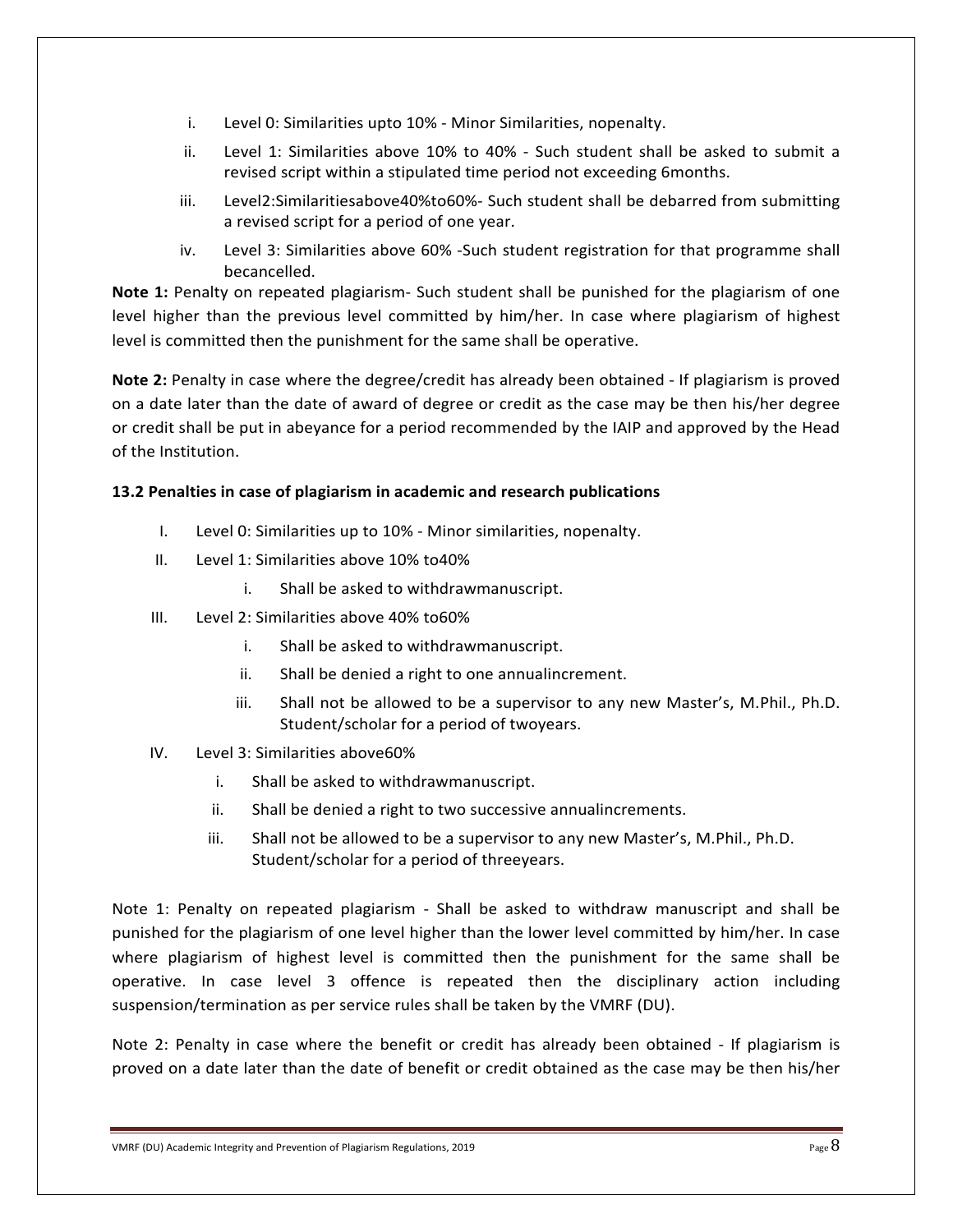benefit or credit shall be put in abeyance for a period recommended by IAIP and approved by the Head of the Institution.

Note 3: VMRF (DU) shall create a mechanism so as to ensure that each of the paper publication/thesis/dissertation by the student, faculty, researcher or staff of the VMRF (DU) is checked for plagiarism at the time of forwarding/submission.

Note 4: If there is any complaint of plagiarism against the Head of a VMRF (DU), a suitable action, in line with these regulations, shall be taken by the Controlling Authority of the VMRF (DU).

Note 5: If there is any complaint of plagiarism against the Head of Department/Authorities at the institutional level, a suitable action, in line with these regulations, shall be recommended by the IAIP and approved by the Competent Authority.

Note 6: If there is any complaint of plagiarism against any member of DAIP or IAIP, then such member shall excuse himself / herself from the meeting(s) where his/her case is being discussed/investigated.

### **14. Procedure for Plagiarism Check**

The University provides plagiarism checker software(s) to detect the similar textual content already published in various information sources. This facility will be available in all the Institutions of VMRF (DU). It is the responsibility of the Research Scholars and Supervisors to check the soft copy of the PhD/Post-PhD theses and documents for plagiarism, using the plagiarism detection software, while submitting their theses to the University.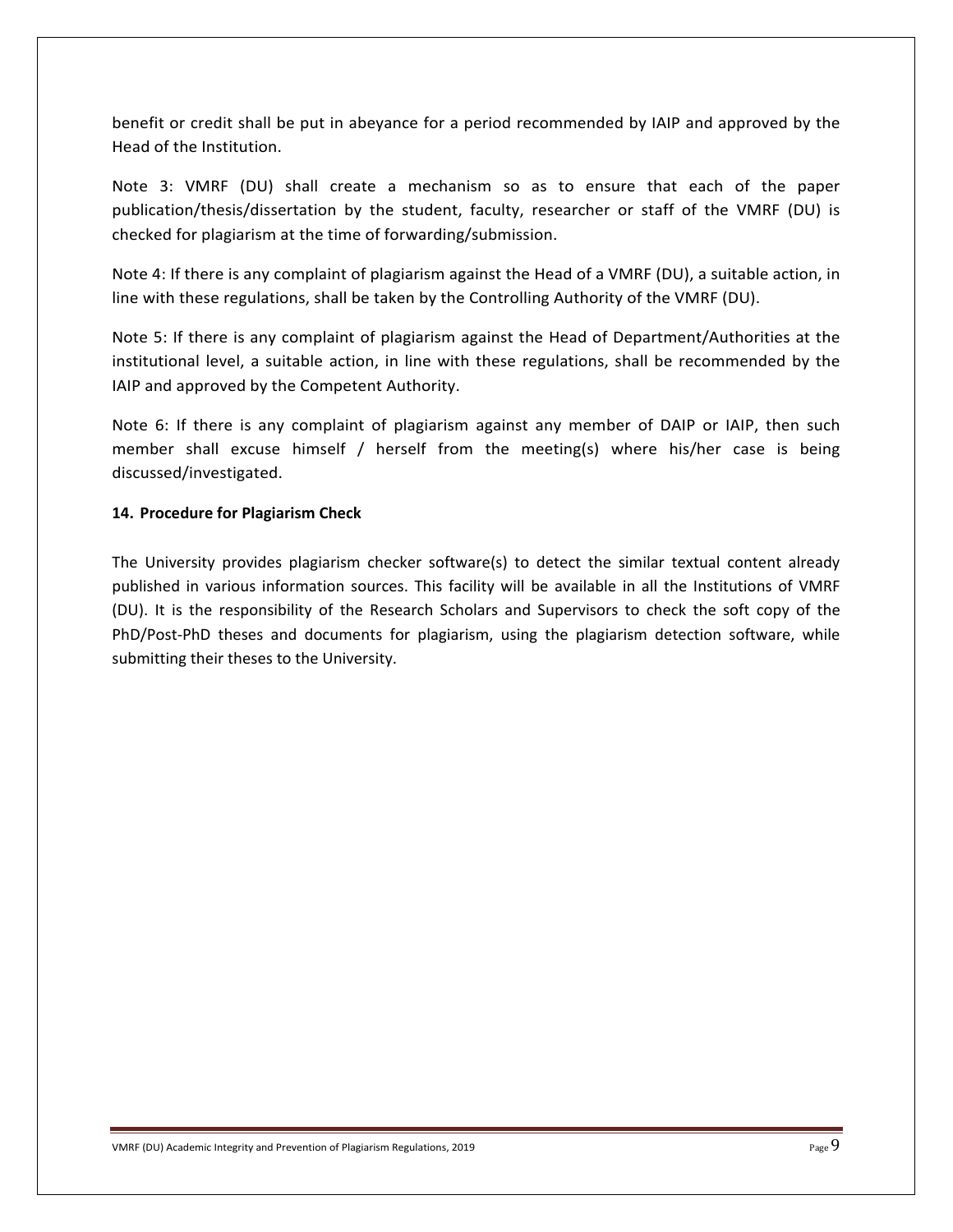# *Format for plagiarism check certificate*

## **VINAYAKA MISSION'S RESEARCH FOUNDATION**

## **(DEEMED TO BE UNIVERSITY) SALEM, TAMILNADU**

## **CERTIFICATE OF PLAGIARISM CHECK**

| $\mathbf{1}$            | Name of the Research Scholar/Student               |     |
|-------------------------|----------------------------------------------------|-----|
| $\overline{2}$          | Title of the Thesis / Dissertation                 |     |
| $\overline{\mathbf{3}}$ | <b>Name of the Supervisor</b>                      |     |
| 4                       | Department/ Institution/ Research<br><b>Centre</b> |     |
| 5                       | Similar content (%) identified                     |     |
| $6\phantom{1}$          | <b>Acceptable Maximum Limit</b>                    | 10% |
| $\overline{\mathbf{z}}$ | <b>Software Used</b>                               |     |
| 8                       | <b>Date of Verification</b>                        |     |

\*Report on plagiarism check, specify included/excluded item with % of similarity to be attached

Check by (with Name, designation & Signature):

 **Research Co‐ Ordinator of the Institution (URKUND Expert)** 

**Name & Signature of the Researcher :** 

**Name & Signature of the Supervisor :** 

VMRF (DU) Academic Integrity and Prevention of Plagiarism Regulations, 2019 **Page 10** Page 10